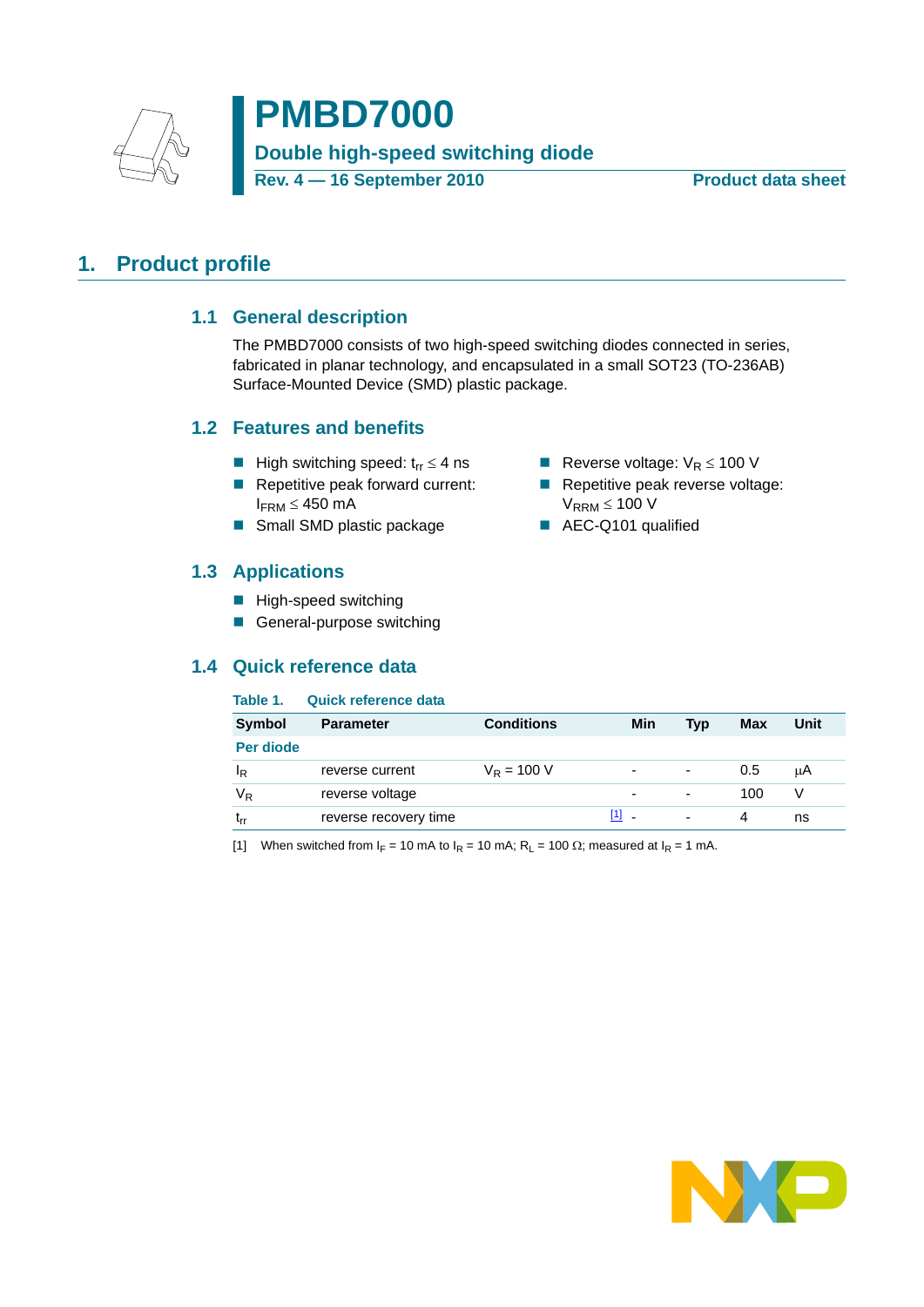**Double high-speed switching diode**

# <span id="page-1-2"></span>**2. Pinning information**

| Table 2. | <b>Pinning</b>                        |                           |                       |
|----------|---------------------------------------|---------------------------|-----------------------|
| Pin      | <b>Description</b>                    | <b>Simplified outline</b> | <b>Graphic symbol</b> |
|          | anode (diode 1)                       |                           |                       |
| 2        | cathode (diode 2)                     | 3                         | 3                     |
| 3        | cathode (diode 1),<br>anode (diode 2) | 2                         | $\overline{2}$        |

*006aaa763*

# <span id="page-1-3"></span>**3. Ordering information**

| Table 3.        | <b>Ordering information</b> |                                          |                   |  |  |  |
|-----------------|-----------------------------|------------------------------------------|-------------------|--|--|--|
| Type number     | Package                     |                                          |                   |  |  |  |
|                 | <b>Name</b>                 | <b>Description</b>                       | <b>Version</b>    |  |  |  |
| <b>PMBD7000</b> | $\overline{\phantom{0}}$    | plastic surface-mounted package; 3 leads | SOT <sub>23</sub> |  |  |  |

### <span id="page-1-4"></span>**4. Marking**

<span id="page-1-1"></span>

|                 | Table 4. Marking codes |                             |
|-----------------|------------------------|-----------------------------|
| Type number     |                        | Marking code <sup>[1]</sup> |
| <b>PMBD7000</b> |                        | *5C                         |
|                 |                        |                             |

<span id="page-1-0"></span> $[1]$  \* = -: made in Hong Kong

\* = p: made in Hong Kong

\* = t: made in Malaysia

\* = W: made in China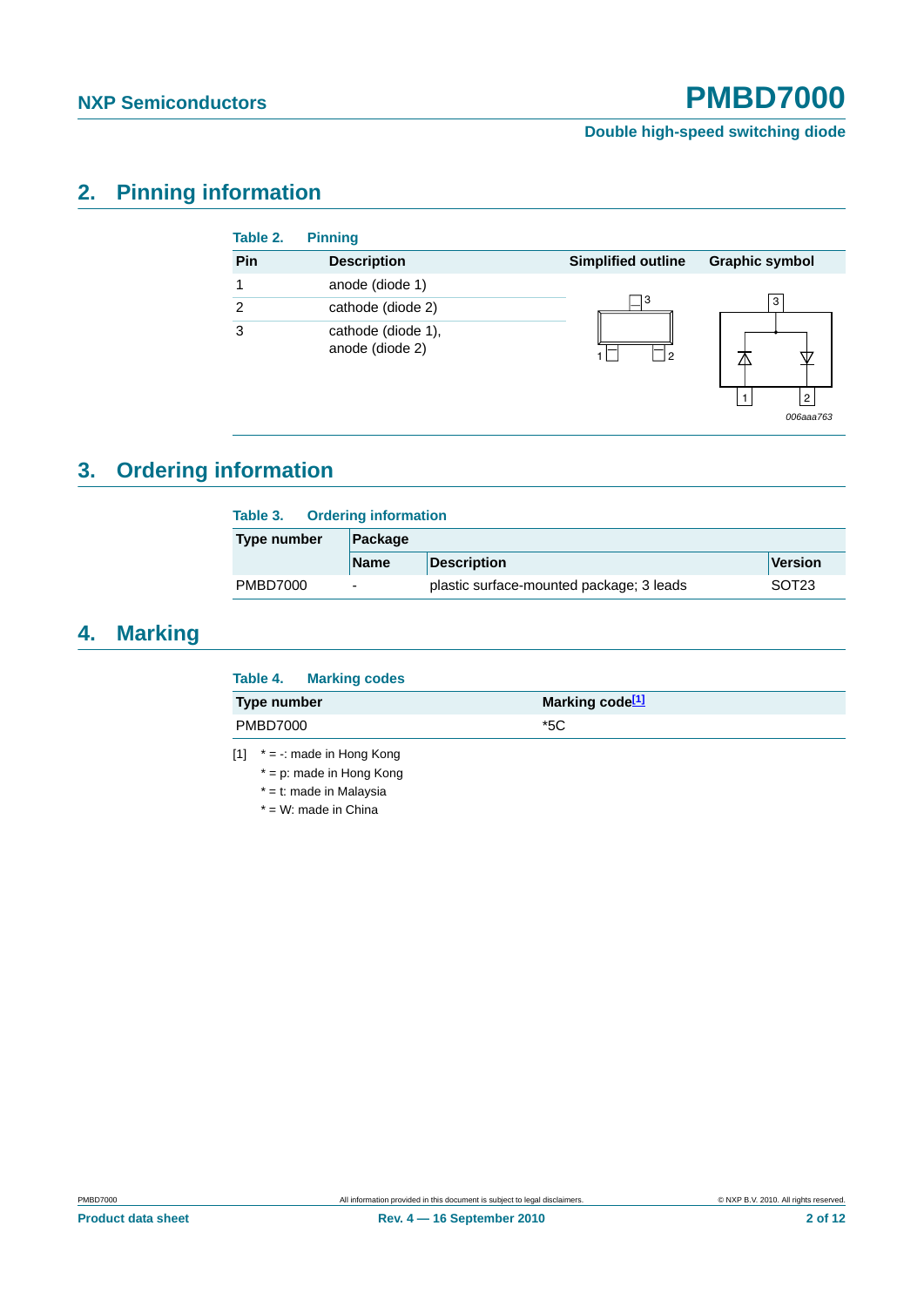#### **Double high-speed switching diode**

### <span id="page-2-6"></span>**5. Limiting values**

| Table 5.                    | <b>Limiting values</b><br>In accordance with the Absolute Maximum Rating System (IEC 60134). |                      |               |        |             |
|-----------------------------|----------------------------------------------------------------------------------------------|----------------------|---------------|--------|-------------|
| Symbol                      | <b>Parameter</b>                                                                             | <b>Conditions</b>    | Min           | Max    | Unit        |
| Per diode                   |                                                                                              |                      |               |        |             |
| <b>V<sub>RRM</sub></b>      | repetitive peak reverse<br>voltage                                                           |                      |               | 100    | V           |
| $V_R$                       | reverse voltage                                                                              |                      |               | 100    | $\vee$      |
| ΙF                          | forward current                                                                              |                      | $11 -$        | 215    | mA          |
|                             |                                                                                              |                      | $\boxed{2}$ . | 125    | mA          |
| <b>IFRM</b>                 | repetitive peak forward<br>current                                                           |                      |               | 450    | mA          |
| <b>IFSM</b>                 | non-repetitive peak<br>forward current                                                       | square wave          | $\boxed{3}$   |        |             |
|                             |                                                                                              | $t_p = 1 \mu s$      |               | 4      | A           |
|                             |                                                                                              | $t_p = 1$ ms         |               | 1      | A           |
|                             |                                                                                              | $t_{p} = 1$ s        |               | 0.5    | A           |
| $P_{\text{tot}}$            | total power dissipation                                                                      | $T_{amb} \leq 25 °C$ | $[1][4]$ .    | 250    | mW          |
| <b>Per device</b>           |                                                                                              |                      |               |        |             |
| $T_i$                       | junction temperature                                                                         |                      | ٠             | 150    | $^{\circ}C$ |
| $\mathsf{T}_{\mathsf{amb}}$ | ambient temperature                                                                          |                      | $-55$         | $+150$ | $^{\circ}C$ |
| $T_{\text{stg}}$            | storage temperature                                                                          |                      | $-65$         | $+150$ | $^{\circ}C$ |

<span id="page-2-0"></span>[1] Single diode loaded.

<span id="page-2-1"></span>[2] Double diode loaded.

<span id="page-2-2"></span>[3]  $T_i = 25 °C$  prior to surge.

<span id="page-2-3"></span>[4] Device mounted on an FR4 Printed-Circuit Board (PCB), single-sided copper, tin-plated and standard footprint.

### <span id="page-2-7"></span>**6. Thermal characteristics**

| Table 6.      | <b>Thermal characteristics</b>                   |                   |            |                |            |      |
|---------------|--------------------------------------------------|-------------------|------------|----------------|------------|------|
| Symbol        | <b>Parameter</b>                                 | <b>Conditions</b> | Min        | Typ            | <b>Max</b> | Unit |
| $R_{th(i-a)}$ | thermal resistance from<br>junction to ambient   | in free air       | $[1][2]$ . | $\overline{a}$ | 500        | K/W  |
| $R_{th(i-t)}$ | thermal resistance from<br>junction to tie-point |                   | ٠          | ۰              | 360        | K/W  |

<span id="page-2-4"></span>[1] Single diode loaded.

<span id="page-2-5"></span>[2] Device mounted on an FR4 PCB, single-sided copper, tin-plated and standard footprint.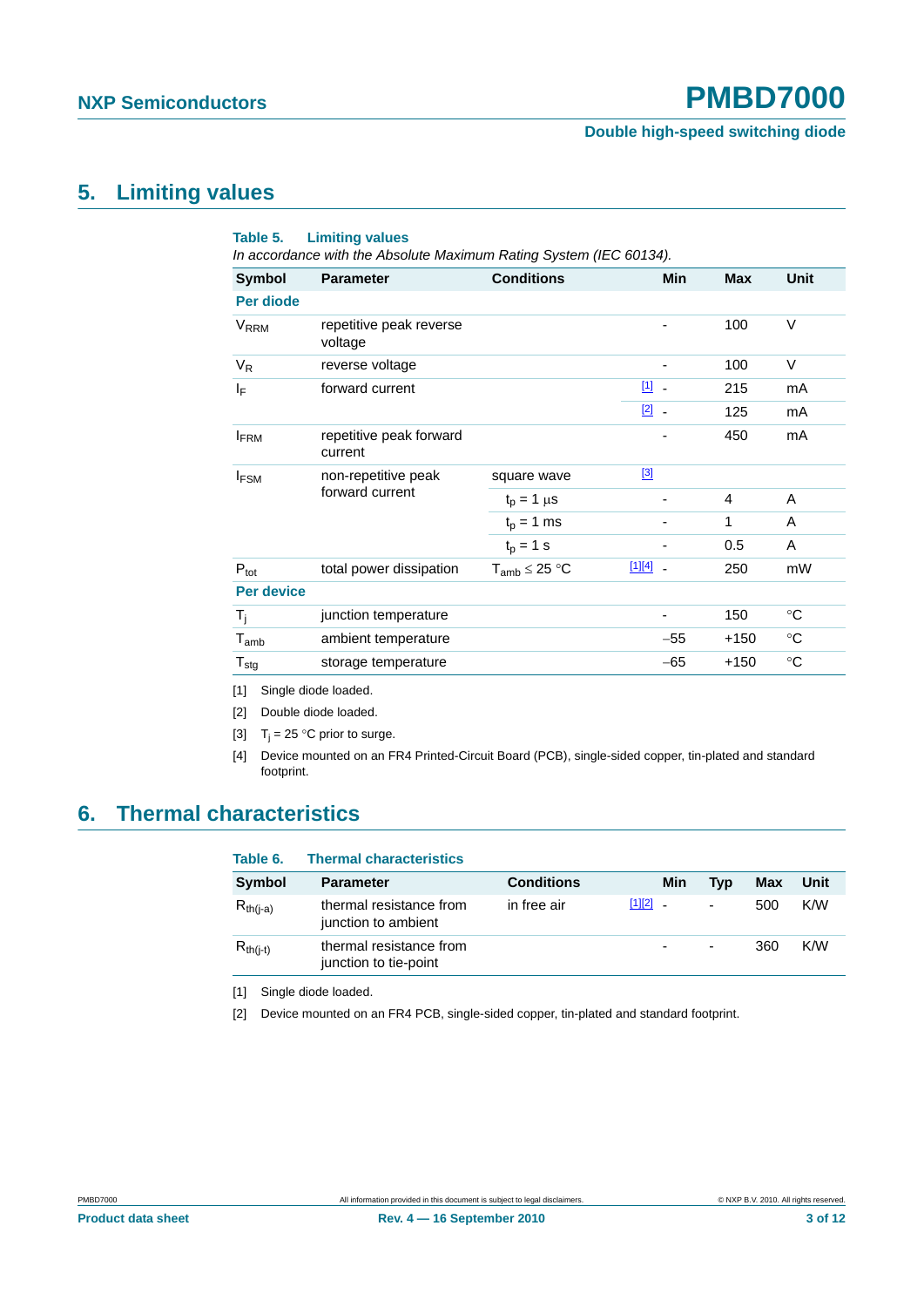#### **Double high-speed switching diode**

### <span id="page-3-4"></span>**7. Characteristics**

|                       | $T_i = 25$ °C unless otherwise specified. |                                        |               |                          |      |      |
|-----------------------|-------------------------------------------|----------------------------------------|---------------|--------------------------|------|------|
| <b>Symbol</b>         | <b>Parameter</b>                          | <b>Conditions</b>                      | Min           | <b>Typ</b>               | Max  | Unit |
| Per diode             |                                           |                                        |               |                          |      |      |
| VF                    | forward voltage                           | $I_F = 1$ mA                           | -             | 550                      | 700  | mV   |
|                       |                                           | $I_F = 10$ mA                          |               | 670                      | 820  | mV   |
|                       |                                           | $I_F = 50$ mA                          |               |                          | 1    | V    |
|                       |                                           | $I_F = 100$ mA                         |               | 0.75                     | 1.1  | V    |
|                       |                                           | $I_F = 150$ mA                         |               |                          | 1.25 | V    |
| l <sub>R</sub>        | reverse current                           | $V_R = 50 V$                           |               | ٠                        | 300  | nA   |
|                       |                                           | $V_R = 100 V$                          |               |                          | 500  | nA   |
|                       |                                           | $V_R = 50 V$ ; T <sub>i</sub> = 150 °C |               | ٠                        | 100  | μA   |
| $C_d$                 | diode capacitance                         | $f = 1$ MHz; $V_R = 0$ V               |               | $\overline{\phantom{a}}$ | 1.5  | pF   |
| $t_{rr}$              | reverse recovery time                     |                                        | $\boxed{1}$ - |                          | 4    | ns   |
| <b>V<sub>FR</sub></b> | forward recovery voltage                  |                                        | $\boxed{2}$ - |                          | 1.75 | V    |
|                       |                                           |                                        |               |                          |      |      |

<span id="page-3-0"></span>[1] When switched from  $I_F = 10$  mA to  $I_R = 10$  mA;  $R_L = 100 \Omega$ ; measured at  $I_R = 1$  mA.

<span id="page-3-3"></span><span id="page-3-1"></span>[2] When switched from  $I_F = 10$  mA;  $t_r = 20$  ns.

<span id="page-3-2"></span>**Table 7. Characteristics**

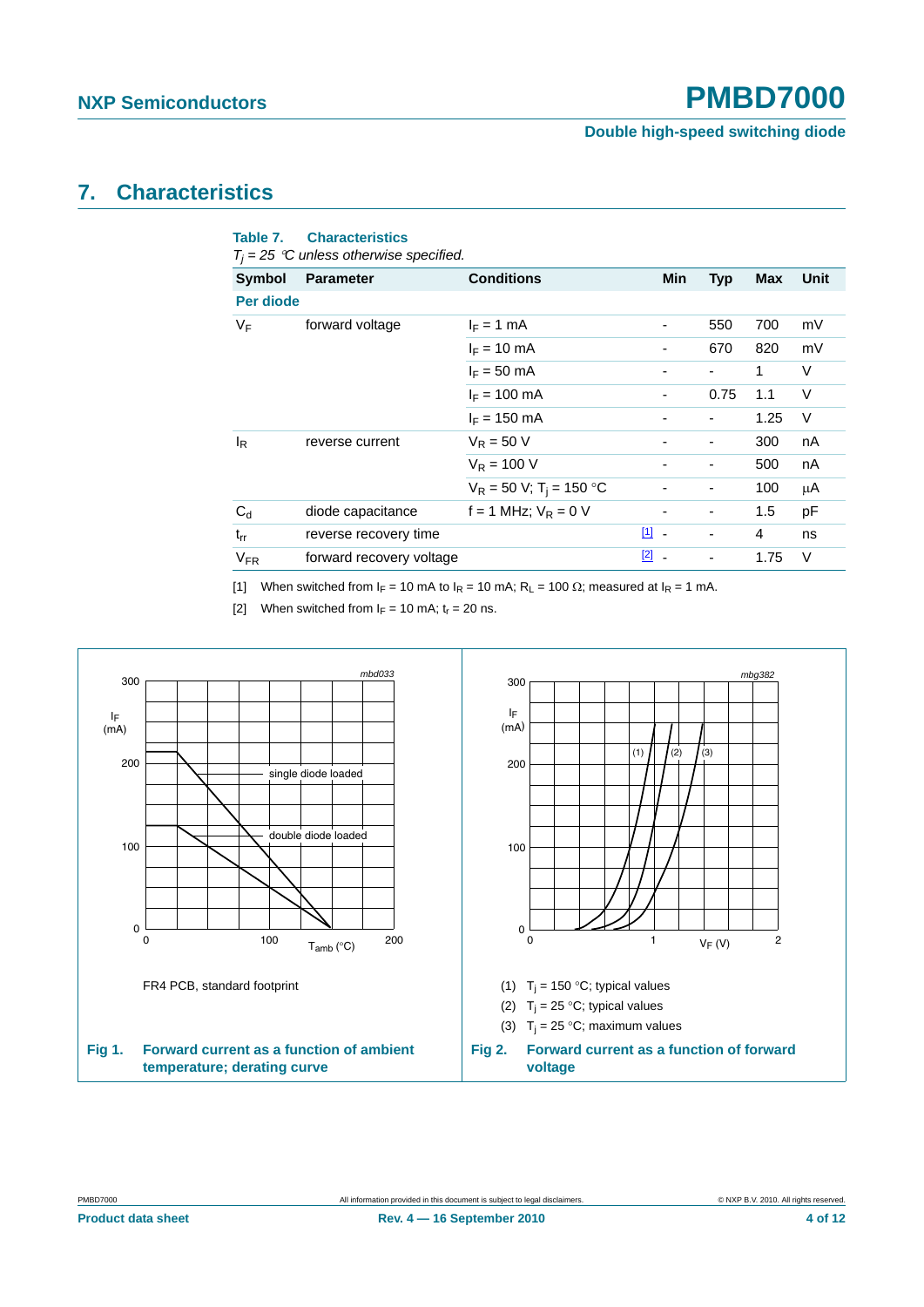### **Double high-speed switching diode**

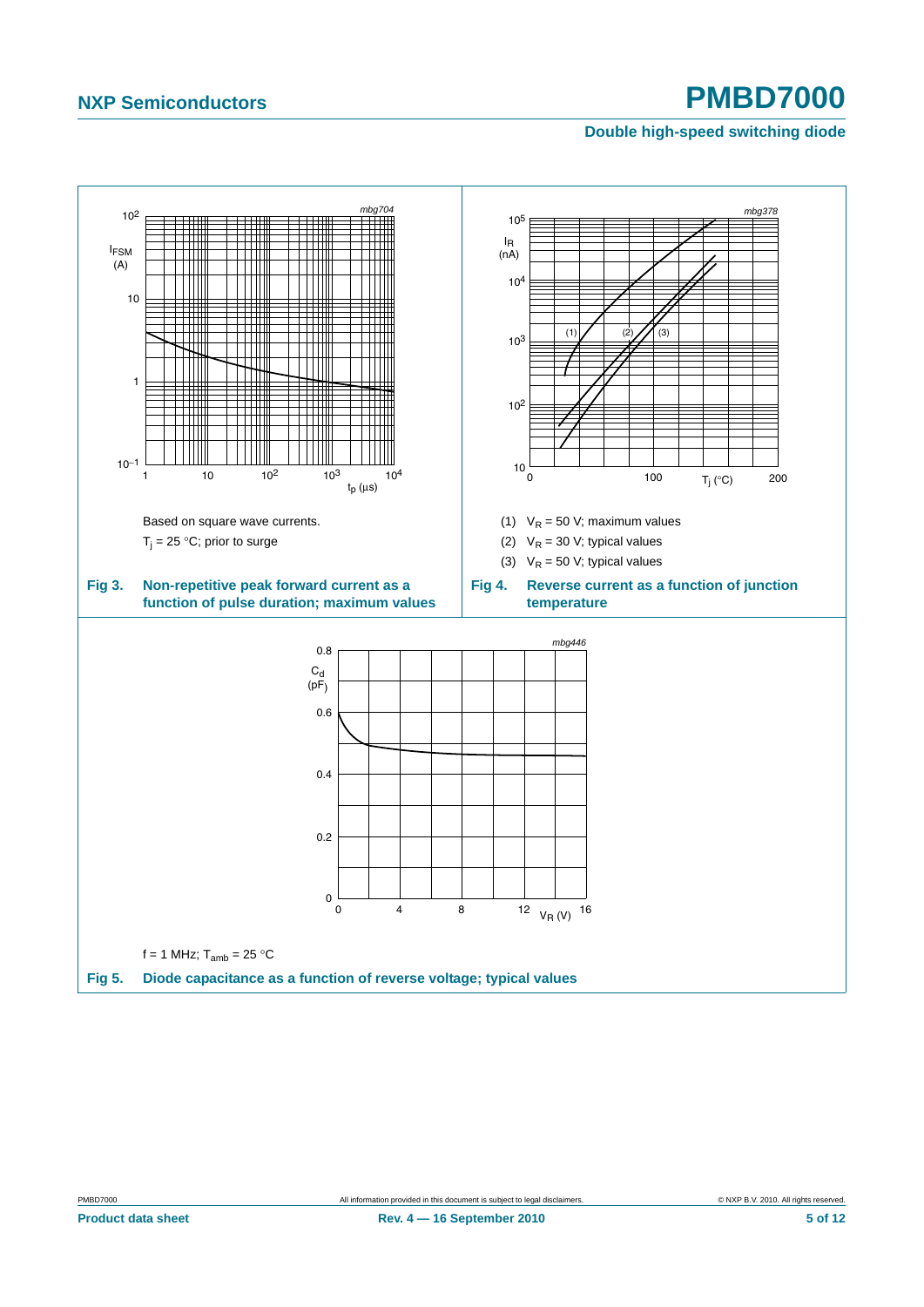#### **Double high-speed switching diode**

### <span id="page-5-1"></span>**8. Test information**

<span id="page-5-2"></span>

#### <span id="page-5-0"></span>**8.1 Quality information**

This product has been qualified in accordance with the Automotive Electronics Council (AEC) standard *Q101 - Stress test qualification for discrete semiconductors*, and is suitable for use in automotive applications.

**Product data sheet 6 of 12 Rev. 4 – 16 September 2010** 6 **12 6 of 12**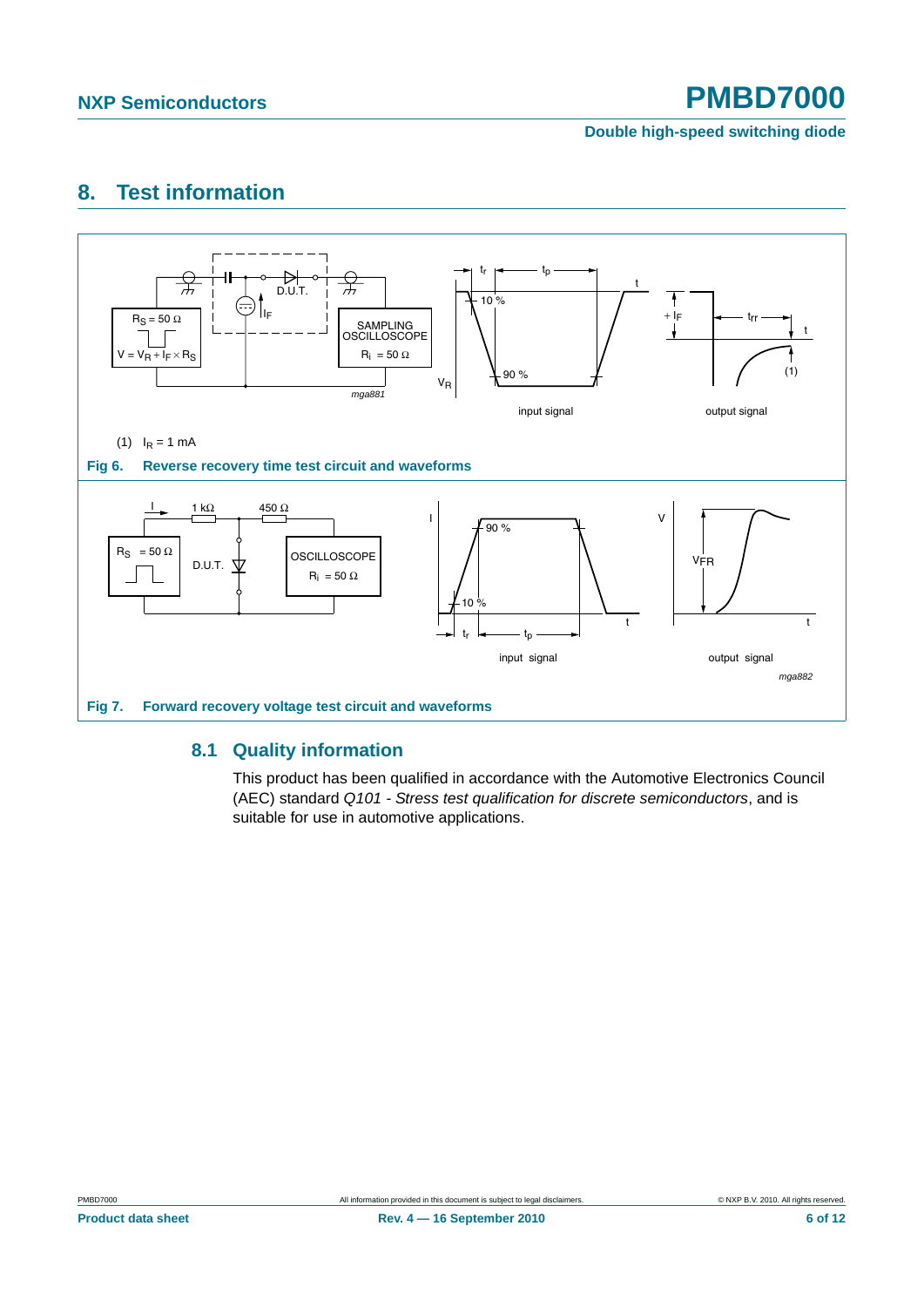#### **Double high-speed switching diode**

### <span id="page-6-1"></span>**9. Package outline**



# <span id="page-6-2"></span>**10. Packing information**

#### **Table 8. Packing methods**

*The indicated -xxx are the last three digits of the 12NC ordering code.[\[1\]](#page-6-0)*

| Type number Package |                   | <b>Description</b>             |        | <b>Packing quantity</b> |  |
|---------------------|-------------------|--------------------------------|--------|-------------------------|--|
|                     |                   |                                | 3000   | 10000                   |  |
| PMBD7000            | SOT <sub>23</sub> | 4 mm pitch, 8 mm tape and reel | $-215$ | $-235$                  |  |

<span id="page-6-0"></span>[1] For further information and the availability of packing methods, see [Section 14](#page-10-0).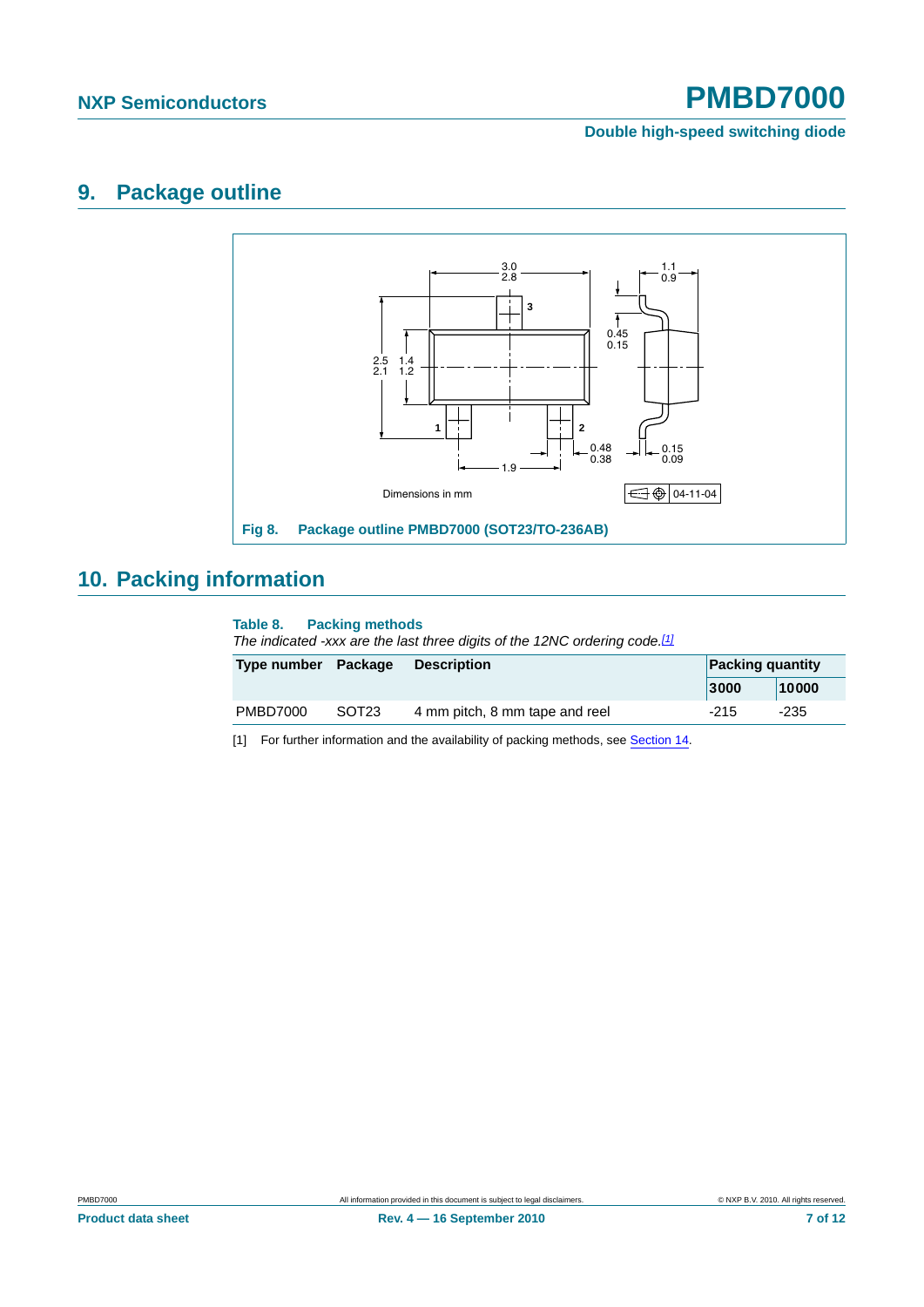### **Double high-speed switching diode**

### <span id="page-7-0"></span>**11. Soldering**

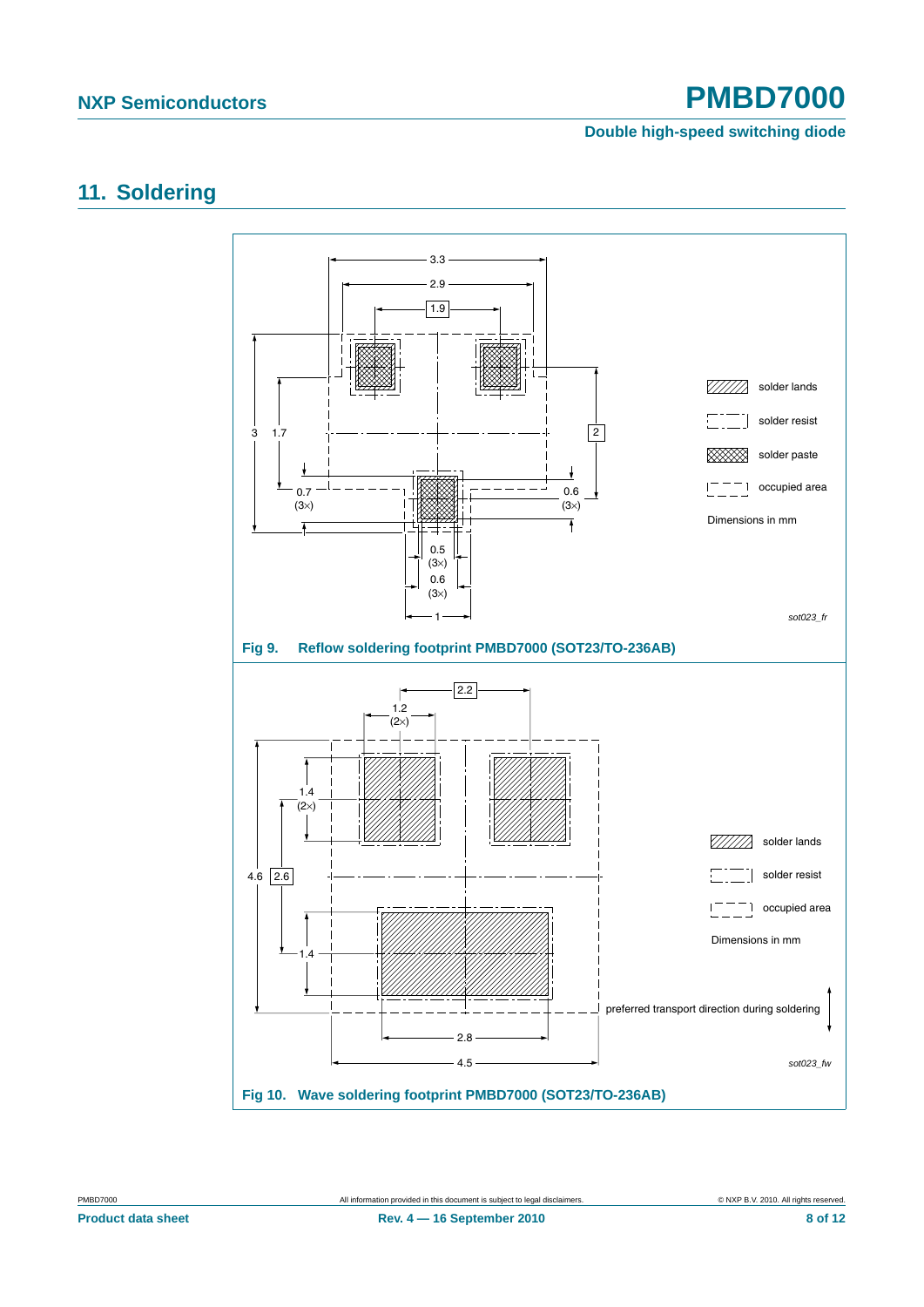### **Double high-speed switching diode**

# <span id="page-8-0"></span>**12. Revision history**

| Table 9.<br><b>Revision history</b> |                                                                                                                        |                                         |                          |                          |  |  |
|-------------------------------------|------------------------------------------------------------------------------------------------------------------------|-----------------------------------------|--------------------------|--------------------------|--|--|
| Document ID                         | Release date                                                                                                           | Data sheet status                       | <b>Change notice</b>     | <b>Supersedes</b>        |  |  |
| PMBD7000 v.4                        | 20100916                                                                                                               | Product data sheet                      | $\overline{\phantom{a}}$ | PMBD7000 3               |  |  |
| Modifications:                      | The format of this data sheet has been redesigned to comply with the new identity<br>guidelines of NXP Semiconductors. |                                         |                          |                          |  |  |
|                                     | Legal texts have been adapted to the new company name where appropriate.                                               |                                         |                          |                          |  |  |
|                                     | Table 4 "Marking codes": updated                                                                                       |                                         |                          |                          |  |  |
|                                     | Table 7 "Characteristics": corrected $V_F$ unit for condition $I_F = 150$ mA                                           |                                         |                          |                          |  |  |
|                                     | Figure 2: updated                                                                                                      |                                         |                          |                          |  |  |
|                                     | Section 8 "Test information": figure title of Figure 6 amended                                                         |                                         |                          |                          |  |  |
|                                     | Section 8.1 "Quality information": added                                                                               |                                         |                          |                          |  |  |
|                                     |                                                                                                                        | Section 13 "Legal information": updated |                          |                          |  |  |
| PMBD7000 3                          | 19990511                                                                                                               | Product specification                   | ٠                        | PMBD7000 2               |  |  |
| PMBD7000 2                          | 19960918                                                                                                               | Product specification                   |                          | PMBD7000 1               |  |  |
| PMBD7000 1                          | 19960419                                                                                                               | Product specification                   |                          | $\overline{\phantom{0}}$ |  |  |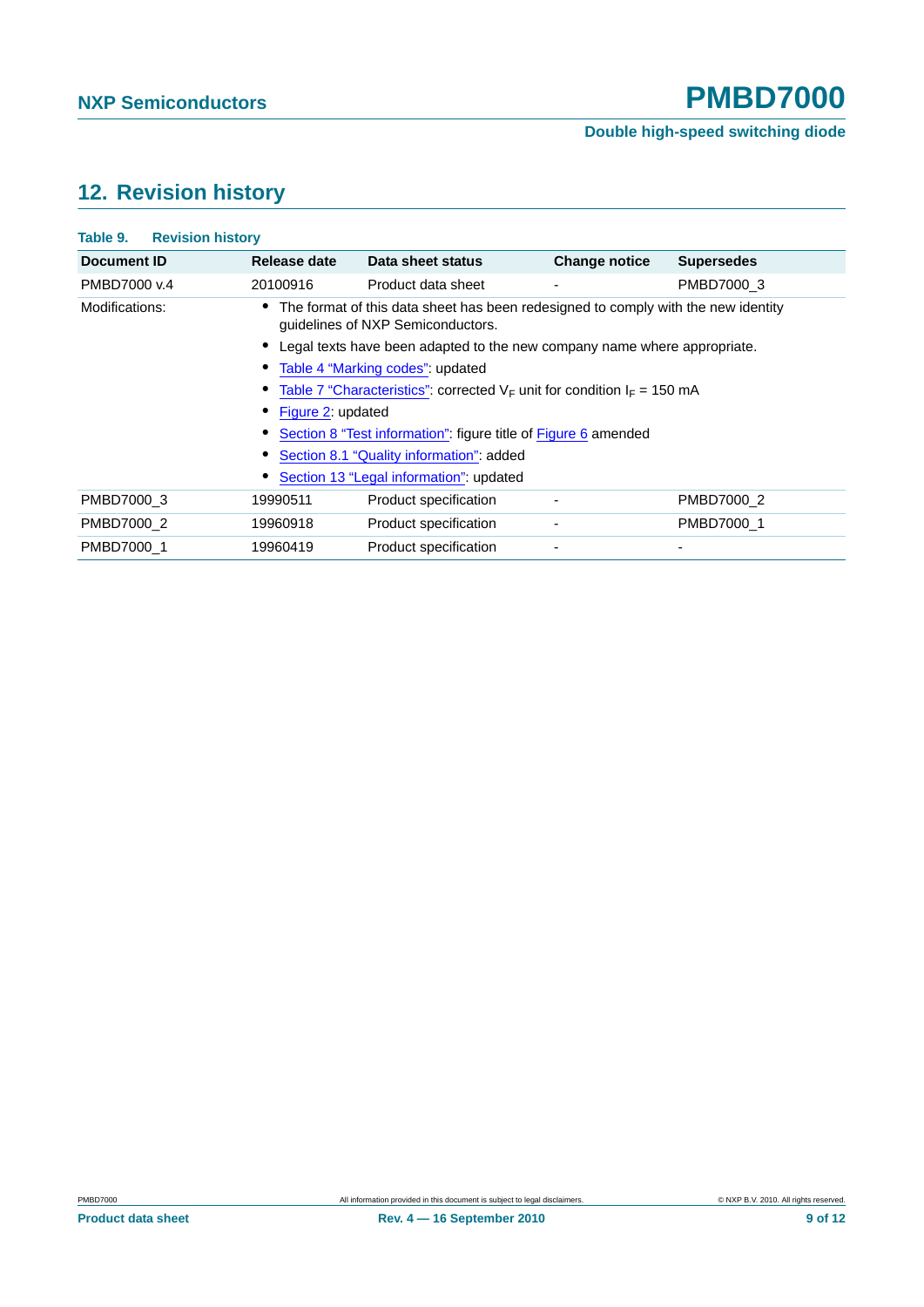### <span id="page-9-0"></span>**13. Legal information**

### <span id="page-9-1"></span>**13.1 Data sheet status**

| Document status[1][2]          | Product status <sup>[3]</sup> | <b>Definition</b>                                                                     |
|--------------------------------|-------------------------------|---------------------------------------------------------------------------------------|
| Objective [short] data sheet   | Development                   | This document contains data from the objective specification for product development. |
| Preliminary [short] data sheet | Qualification                 | This document contains data from the preliminary specification.                       |
| Product [short] data sheet     | Production                    | This document contains the product specification.                                     |

[1] Please consult the most recently issued document before initiating or completing a design.

[2] The term 'short data sheet' is explained in section "Definitions".

[3] The product status of device(s) described in this document may have changed since this document was published and may differ in case of multiple devices. The latest product status<br>information is available on the Intern

### <span id="page-9-2"></span>**13.2 Definitions**

**Draft —** The document is a draft version only. The content is still under internal review and subject to formal approval, which may result in modifications or additions. NXP Semiconductors does not give any representations or warranties as to the accuracy or completeness of information included herein and shall have no liability for the consequences of use of such information.

**Short data sheet —** A short data sheet is an extract from a full data sheet with the same product type number(s) and title. A short data sheet is intended for quick reference only and should not be relied upon to contain detailed and full information. For detailed and full information see the relevant full data sheet, which is available on request via the local NXP Semiconductors sales office. In case of any inconsistency or conflict with the short data sheet, the full data sheet shall prevail.

**Product specification —** The information and data provided in a Product data sheet shall define the specification of the product as agreed between NXP Semiconductors and its customer, unless NXP Semiconductors and customer have explicitly agreed otherwise in writing. In no event however, shall an agreement be valid in which the NXP Semiconductors product is deemed to offer functions and qualities beyond those described in the Product data sheet.

### <span id="page-9-3"></span>**13.3 Disclaimers**

**Limited warranty and liability —** Information in this document is believed to be accurate and reliable. However, NXP Semiconductors does not give any representations or warranties, expressed or implied, as to the accuracy or completeness of such information and shall have no liability for the consequences of use of such information.

In no event shall NXP Semiconductors be liable for any indirect, incidental, punitive, special or consequential damages (including - without limitation - lost profits, lost savings, business interruption, costs related to the removal or replacement of any products or rework charges) whether or not such damages are based on tort (including negligence), warranty, breach of contract or any other legal theory.

Notwithstanding any damages that customer might incur for any reason whatsoever, NXP Semiconductors' aggregate and cumulative liability towards customer for the products described herein shall be limited in accordance with the *Terms and conditions of commercial sale* of NXP Semiconductors.

**Right to make changes —** NXP Semiconductors reserves the right to make changes to information published in this document, including without limitation specifications and product descriptions, at any time and without notice. This document supersedes and replaces all information supplied prior to the publication hereof.

**Suitability for use —** NXP Semiconductors products are not designed, authorized or warranted to be suitable for use in life support, life-critical or safety-critical systems or equipment, nor in applications where failure or

malfunction of an NXP Semiconductors product can reasonably be expected to result in personal injury, death or severe property or environmental damage. NXP Semiconductors accepts no liability for inclusion and/or use of NXP Semiconductors products in such equipment or applications and therefore such inclusion and/or use is at the customer's own risk.

**Applications —** Applications that are described herein for any of these products are for illustrative purposes only. NXP Semiconductors makes no representation or warranty that such applications will be suitable for the specified use without further testing or modification.

Customers are responsible for the design and operation of their applications and products using NXP Semiconductors products, and NXP Semiconductors accepts no liability for any assistance with applications or customer product design. It is customer's sole responsibility to determine whether the NXP Semiconductors product is suitable and fit for the customer's applications and products planned, as well as for the planned application and use of customer's third party customer(s). Customers should provide appropriate design and operating safeguards to minimize the risks associated with their applications and products.

NXP Semiconductors does not accept any liability related to any default, damage, costs or problem which is based on any weakness or default in the customer's applications or products, or the application or use by customer's third party customer(s). Customer is responsible for doing all necessary testing for the customer's applications and products using NXP Semiconductors products in order to avoid a default of the applications and the products or of the application or use by customer's third party customer(s). NXP does not accept any liability in this respect.

**Limiting values —** Stress above one or more limiting values (as defined in the Absolute Maximum Ratings System of IEC 60134) will cause permanent damage to the device. Limiting values are stress ratings only and (proper) operation of the device at these or any other conditions above those given in the Recommended operating conditions section (if present) or the Characteristics sections of this document is not warranted. Constant or repeated exposure to limiting values will permanently and irreversibly affect the quality and reliability of the device.

**Terms and conditions of commercial sale —** NXP Semiconductors products are sold subject to the general terms and conditions of commercial sale, as published at<http://www.nxp.com/profile/terms>, unless otherwise agreed in a valid written individual agreement. In case an individual agreement is concluded only the terms and conditions of the respective agreement shall apply. NXP Semiconductors hereby expressly objects to applying the customer's general terms and conditions with regard to the purchase of NXP Semiconductors products by customer.

**No offer to sell or license —** Nothing in this document may be interpreted or construed as an offer to sell products that is open for acceptance or the grant, conveyance or implication of any license under any copyrights, patents or other industrial or intellectual property rights.

**Export control —** This document as well as the item(s) described herein may be subject to export control regulations. Export might require a prior authorization from national authorities.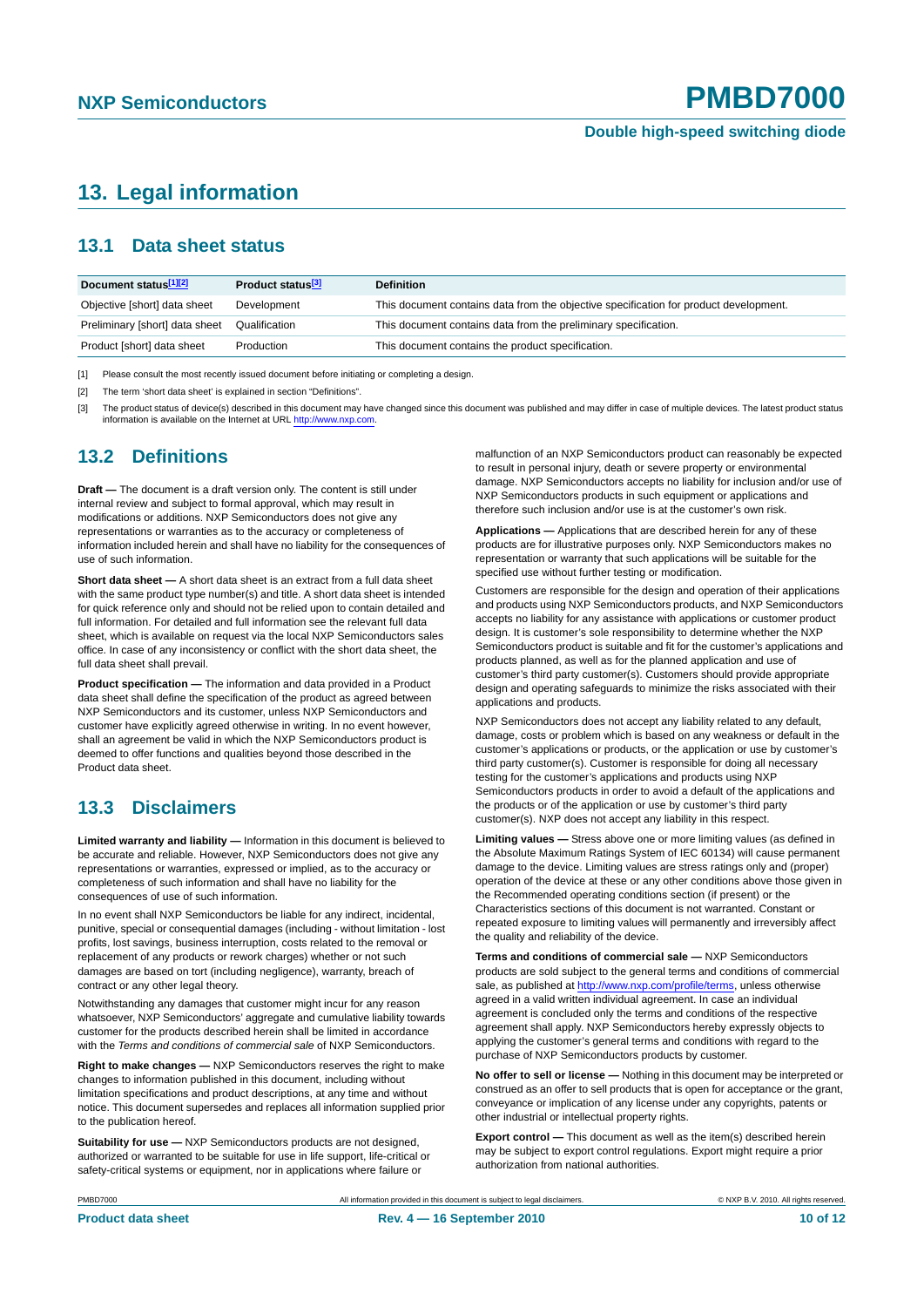#### **Double high-speed switching diode**

Notice: All referenced brands, product names, service names and trademarks

<span id="page-10-1"></span>**13.4 Trademarks**

are the property of their respective owners.

**Quick reference data —** The Quick reference data is an extract of the product data given in the Limiting values and Characteristics sections of this document, and as such is not complete, exhaustive or legally binding.

# <span id="page-10-0"></span>**14. Contact information**

For more information, please visit: **http://www.nxp.com**

For sales office addresses, please send an email to: **salesaddresses@nxp.com**